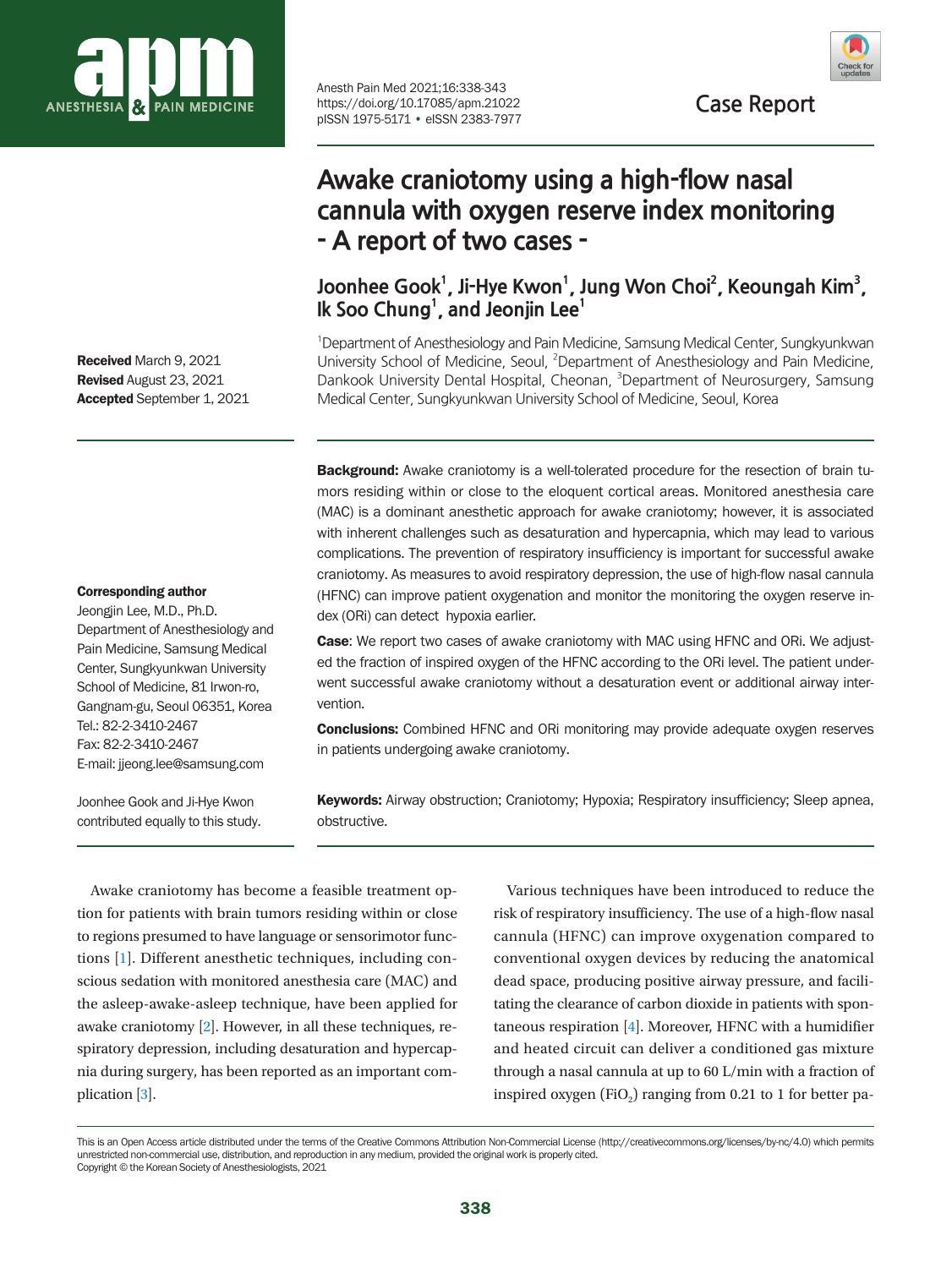tient comfort [\[3](#page-5-1)]. On the other hand, the oxygen reserve index (ORi), a tool for measuring the oxygen reserve, is reportedly useful for the early detection of hypoxia  $[5,6]$  $[5,6]$ . The measurement of partial pressure of oxygen  $(PaO<sub>2</sub>)$  by atrial blood gas analysis is intermittent and requires invasive techniques. Pulse oximetry saturation  $(SpO<sub>2</sub>)$  can detect hypoxia, but responds slowly and may not significantly decrease until the PaO<sub>2</sub> is below 80 mmHg [\[7](#page-5-4)]. ORi is a unitless index from zero to 1, which correlates with PaO<sub>2</sub>. A sharp decrease in ORi or a drop to zero means that the oxygen reserve is low, and hypoxia is expected soon. This continuous and noninvasive technique enables early warning to prevent desaturation. We report two cases of patients who underwent moderate to conscious sedation for awake craniotomy. In two cases, a combination of HFNC and ORi was used to prevent respiratory insufficiency. Our Institutional Review Board (no. SMC 2020-11-109) approved this study and waived the requirement for written informed consent.

## **CASE REPORT**

#### **Case 1**

The patient was a 58-year-old male with glioblastoma located near Broca's area. Brain functional magnetic resonance imaging showed that the motor and sensory cortices were located anterior to the mass. To preserve language and motor function, an awake craniotomy was scheduled [1]. Preoperative physical examination with an anesthetic evaluation, including the airway, was performed. The patient was taking medication for dyslipidemia, and his cardiopulmonary function was normal. His mallampati score was 2, and there were no abnormalities in the anatomy of the airway. The body mass index (BMI) was 26.5 kg/m<sup>2</sup>, and the patient reported that he snores heavily when sleeping. To assess obstructive sleep apnea (OSA), the STOP-BANG (acronym for Snoring, Tiredness, Observed apnea, high blood Pressure, Body mass index, Age, Neck circumference, and Gender) questionnaire was used, based on which he was classified as having a high risk of OSA. We applied the HFNC (AIRVO 2 system, Fisher & Paykel, New Zealand) to improve oxygenation during surgery  $[4]$ . EtCO<sub>2</sub> was monitored using a commercial sample line provided with the AIRVO 2 system. In addition, we monitored ORi to measure the oxygen reserve and the effectiveness of HFNC.

We used standard monitors (electrocardiogram, noninvasive blood pressure, end-tidal carbon dioxide, and pulse oximeter) with a bispectral index (BIS VISTA, Aspect Medical Systems, USA) sensor and administered 4 mg of ondansetron, 0.2 mg of glycopyrrolate, and 1 mg of midazolam as premedication. The scalp nerve block (a perineural injection of 0.75% ropivacaine [26 ml] mixed with 1:200,000 epinephrine) was performed by an experienced anesthesiologist to block the supraorbital, supratrochlear, auriculotemporal, zygomaticotemporal, lesser occipital, and greater occipital nerves [\[8](#page-5-5)]. After initiating MAC with propofol and remifentanil, radial arterial cannulation was performed for invasive arterial monitoring, followed by insertion of a peripheral intravenous cannula and Foley catheter. For effect-site target-controlled infusion (TCI) for MAC, a commercial TCI pump (Orchestra Base Primea, Fresinus Vial, France) was used, and the pharmacokinetic set used to calculate the target effect site concentration (Ce) was the Minto model for remifentanil and Schneider model for propofol [2]. Usually, the target BIS is 60–70 during sedation for craniotomy [4], but in this case, we targeted the BIS above 70 to reduce the potential risk of airway obstruction following deep sedation. We applied both HFNC and ORi at the beginning of sedation and adjusted the flow and FiO<sub>2</sub> of HFNC when ORi dropped to nearly zero, which is an early indicator of hypoxia.

Fig. 1 shows the values of ORi, FiO<sub>2</sub> of HFNC, and SpO<sub>2</sub> during surgery. At the beginning of sedation, HFNC was applied at 15 L/min and FiO<sub>2</sub> at 0.4. At this time, the PaO<sub>2</sub> and SpO<sub>2</sub> were 118.3 mmHg and 100%, respectively. When we increased the target Ce of remifentanil before the expected stimulation, such as head fixation and incision, a sudden decrease in ORi to zero occurred, but ORi was recovered by increasing FiO<sub>2</sub>. During the speech test, ORi dropped to zero. Although oxygen saturation was maintained at 100%, ORi remained at zero even when the flow of HFNC increased from 15 L/min to 30 L/min. As he was almost awake, the possibility of airway obstruction was low; therefore, we checked the HFNC machine and found that the nasal cannula was pulled out while the patient was speaking. When the nasal cannula was applied to the patient again, the ORi recovered above 0.2. When ORi was zero,  $SpO<sub>2</sub>$  was 100%, but dropped to 95% transiently after ORi recovered. During the speech test, the ORi repeatedly dropped to zero, confirming that the nasal cannula was removed from the patient. After the neurologic examination, ORi was maintained above 0.2 with FiO<sub>2</sub> at 0.6 and a flow rate of 30 L/min with HFNC until the end of the surgery ([Table 1\)](#page-3-0). The estimated blood loss was 300 ml, heart rate was approximately 70 beats per minute, and mean arterial blood pressure was main-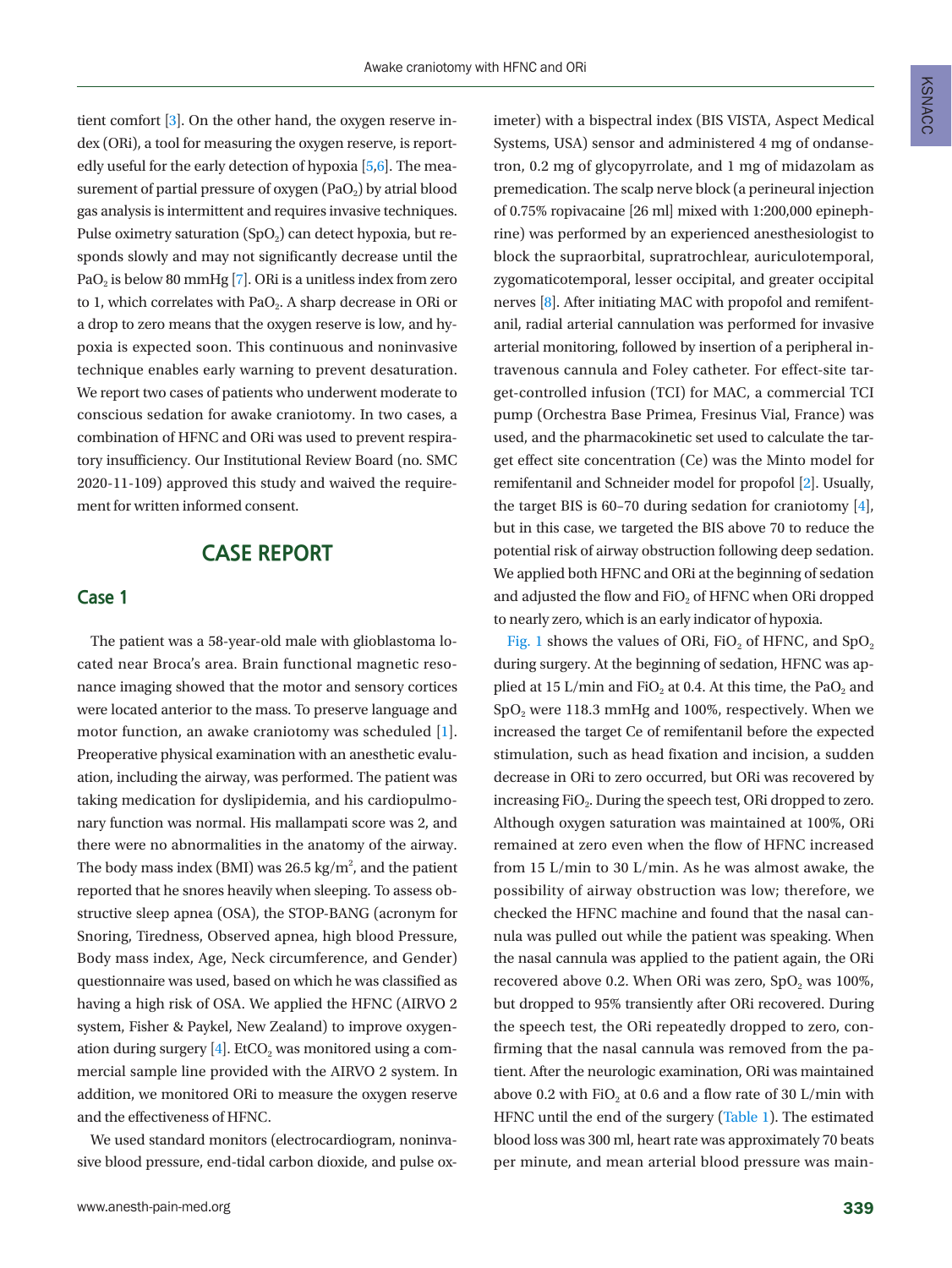

Fig. 1. Intraoperative ORi, SpO<sub>2</sub>, and FiO<sub>2</sub> of HFNC in Case 1. ORi: oxygen reserve index, SpO<sub>2</sub>: pulse oximetry saturation, FiO<sub>2</sub>: fraction of inspired oxygen, HFNC: high flow nasal cannula. This figure reveals the change of ORi and SpO<sub>2</sub> over time and FiO<sub>2</sub> we adjusted in Case 1. We maintained ORi above 0.2 by adjusting the FiO<sub>2</sub> and flow rate of HFNC. The time and arrow in parentheses is the same as the time and arrow in Table 1. **①** ORi suddenly decreased to zero (time from 1:10 to 1:30). **②** ORi recovered by increasing FiO2 to 0.56. **③** During the speech test (time from 3:00 to 3:50), the ORi suddenly dropped to zero. 4) SpO<sub>2</sub> reacted later than ORi, it decreased to 95%.

tained above 70 mmHg during the surgery. The patient underwent successful awake craniotomy and tumor resection without any loss of neurological function or perioperative adverse events.

#### **Case 2**

The patient was a 33-year-old male with a low-grade glioma located in the left basal ganglia near the inferomedial aspect of Broca's area. He had smoked for 14 years, and his cardiopulmonary function was within normal limits. His BMI was 25.3 kg/m<sup>2</sup>, and physical examination revealed a mallampati score of 2 and no evidence of airway abnormality or signs of OSA with normal PaO<sub>2</sub> before surgery. Anesthesia was performed in the same order as described in the previous case. The scalp nerve was blocked using 30 ml of 0.75% ropivacaine with 1:200,000 epinephrine. We applied HFNC at 30 L/min and FiO<sub>2</sub> at 0.5, with ORi monitoring. After sedation, the PaO<sub>2</sub> was 387.3 mmHg under HFNC. The patient was sedated with a target BIS of 60–70. The ORi value was recorded throughout the surgery.

After the initiation of sedation, the ORi suddenly decreased to zero; therefore, we increased the  $FiO<sub>2</sub>$  to 0.77. Five minutes later, the ORi was restored to 0.29; accordingly, the

FiO<sub>2</sub> was changed to 0.5. During the surgery, the ORi suddenly decreased again from 0.45 to 0.2, for which the  $FiO<sub>2</sub>$ was increased briefly to 0.77 before reducing it back to 0.5 after recovery of ORi. Oxygen saturation remained at 100%, while ORi changed from 0 to 0.85 throughout the surgery. During surgery, sedation and awake procedures were performed. While the ORi tended to increase temporarily when the patient woke up, there was no significant relationship between changes in ORi and patient consciousness.

The patient underwent extensive sensory and motor testing as well as neurocognitive testing, including naming, reading, counting, and verbal fluency. The total estimated blood loss was 300 ml, heart rate was 90 to 100 beats per minute, and mean arterial blood pressure was above 80 mmHg, which was similar to that before surgery. TCI sedative agents and HFNC regimen were recorded ([Table 2\)](#page-3-1). The patient underwent successful awake craniotomy and tumor resection without any loss of neurological function or perioperative adverse events.

### **DISCUSSION**

In these two cases, the patients underwent MAC during awake craniotomy. They were awake during the neurologi-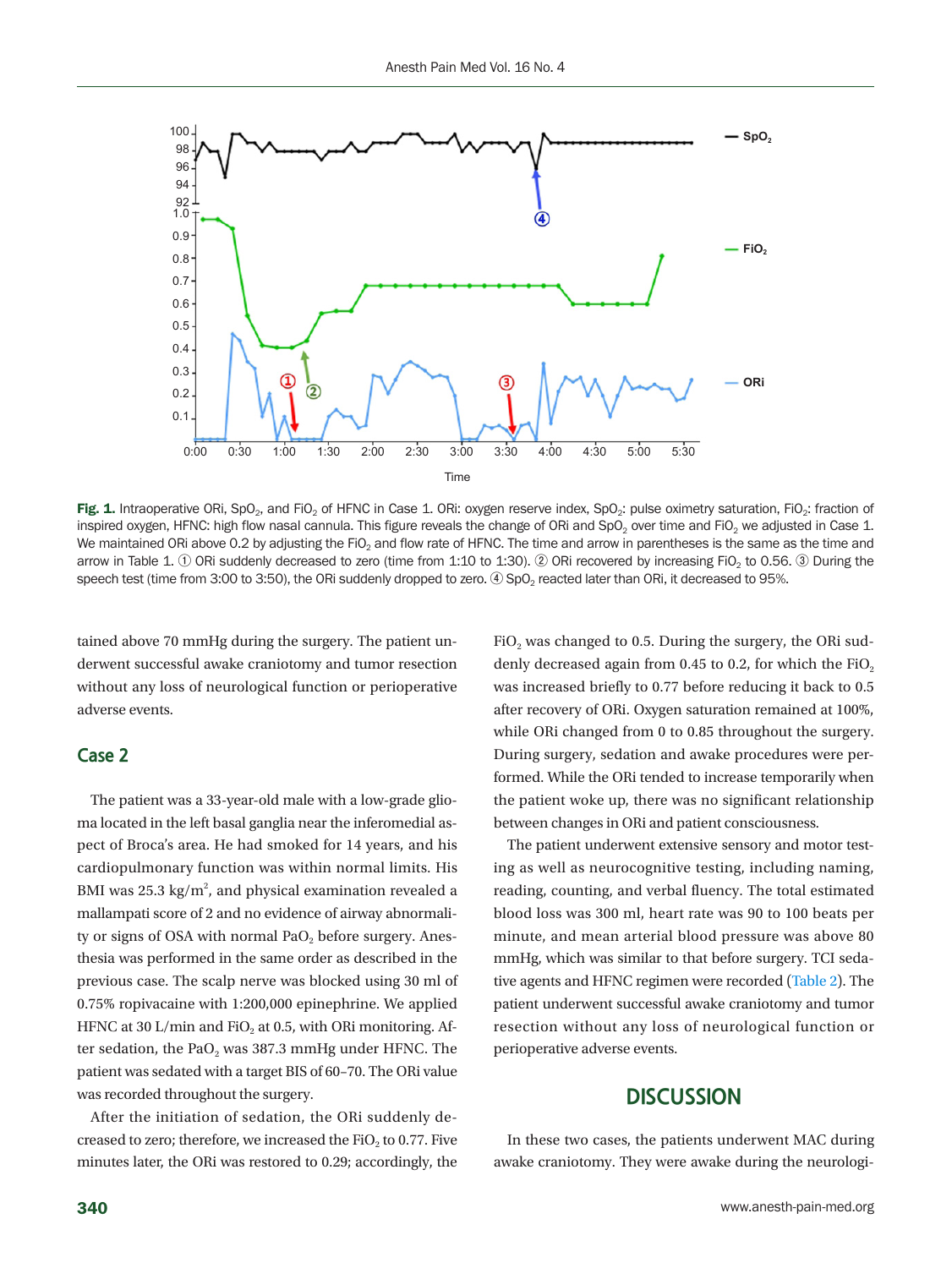<span id="page-3-0"></span>

| Event (time)                                        | <b>HFNC</b>      |                        |            | TCI.                                | TCI.                                    |                      |                            |                             |                                                                           |
|-----------------------------------------------------|------------------|------------------------|------------|-------------------------------------|-----------------------------------------|----------------------|----------------------------|-----------------------------|---------------------------------------------------------------------------|
|                                                     | FiO <sub>2</sub> | <b>Flow</b><br>(L/min) | <b>BIS</b> | remifentanil<br>(Ce, µg/kg/<br>min) | 2% propofol<br>$(Ce, \mu g/kg)$<br>min) | SpO <sub>2</sub> (%) | PaO <sub>2</sub><br>(mmHg) | PaCO <sub>2</sub><br>(mmHg) | Comments                                                                  |
| Start of sedation (0:50)                            | 0,4              | 15                     | 83         | 0,8                                 | 1                                       | 100                  | 118.3                      | 51                          |                                                                           |
| Head pin fixation (1:10)                            | 0.4              | 15                     | 84         | 1,1                                 | 1.2                                     | 98                   |                            |                             | Increased the anesthetics<br>in advance due to<br>expected stimulation    |
| ORi decreased to 0<br>$(1:10 \text{ to } 1:30)$ (1) | 0,56             | 15                     | 72         | 0,8                                 | 0,9                                     | 98→97                |                            |                             | ORi recovered by raising<br>FiO <sub>2</sub> of HFNC $\hat{1}(2)$         |
| ORi fell close to 0 (1:50)                          | 0.68             | 15                     | 74         | 0,5                                 | 0.8                                     | 98→99                | 143                        | 58                          | Start of surgery, ORi<br>recovered by raising FiO <sub>2</sub><br>of HFNC |

ORi dropped to 0 (3:00 to 3:50) **↓③**

BIS: bispectral index, Ce: effect site concentration, FiO<sub>2</sub>: fraction of inspired oxygen, HFNC: high flow nasal cannula, TCI: target-controlled infusion, ORi: oxygen reserve index, PaO<sub>2</sub>: partial pressure of oxygen, SpO<sub>2</sub>: oximetry saturation, PaCO<sub>2</sub>: partial pressure of alveolar carbon dioxide. When we recorded BIS, it was the lowest value for that time period. The time and arrow in parentheses is the same as the time and arrow in Fig. 1. We started TCI of sedative agents (time 0:50), with applying HFNC as 15 L/min and FiO<sub>2</sub> as 0.4. When pinned to the head, after increasing the dose of remifentanil, ORi suddenly decreased to zero (time from 1:10 to 1:30, marked by **①** in the Fig. 1). It recovered by increasing FiO<sub>2</sub> to 0.56 (marked by  $\oslash$  in the Fig. 1). When the surgery started (time 1:50), ORi again fell close to zero and we raised FiO<sub>2</sub> to 0.68 after which ORi recovered. During the speech test (time from 3:00 to 3:50), the ORi repeatedly dropped to zero (marked by **③** in the Fig. 1), each time confirming that the nasal cannula was removed from the patient. When the nasal cannula applied to the patient again, ORi recovered above 0.2. SpO<sub>2</sub> reacted later than ORi (marked by ④ in the Fig. 1). After the neurologic exam, PaO<sub>2</sub> in arterial blood gas analysis was 223 mmHg, we adjusted FiO<sub>2</sub> as 0.6 and flow rate as 30 L/min with HFNC until the end of the surgery.

End of testing (4:10) 0.6 30 94 0.4 0.3 98 223 40 Decreased FiO<sub>2</sub> of HFNC,

0.68 30 87 0.4 0 100→95**④**→99 Speech test

<span id="page-3-1"></span>Table 2. TCI Sedative Agents and HFNC Regimen in Relation to Intraoperative Events in Case 2

| Event                              |                  | <b>HFNC</b>  | <b>BIS</b> | TCI, remifentanil        | TCI, 2% propofol     |                                                                                                          |
|------------------------------------|------------------|--------------|------------|--------------------------|----------------------|----------------------------------------------------------------------------------------------------------|
|                                    | FiO <sub>2</sub> | Flow (L/min) |            | (Ce, µg/kg/min)          | $(Ce, \mu g/kg/min)$ | Comment                                                                                                  |
| During induction                   | 0,5              | 30           | 75         | $\overline{\phantom{a}}$ | $\mathbf{1}$         |                                                                                                          |
| Head pin fixation,<br>dura opening | 0.5              | 30           | 80         | 1,3                      | 1,3                  | Increased the anesthetics in advance<br>due to expected stimulation at the be-<br>ginning of the surgery |
| ORi decreased to 0                 | 0.77             | 30           | 66         | 1.3                      | 1.3                  | Raised FiO <sub>2</sub> of HFNC                                                                          |
| Neurologic exam                    | 0.5              | 30           | 73         | $\mathbf 0$              | $\circ$              | ORi has recovered. FiO <sub>2</sub> is lowered again                                                     |
| End of testing                     | 0.77             | 30           | 64         | 0.5                      | 0,7                  | ORi decreased rapidly, raised FiO <sub>2</sub> of<br><b>HFNC</b>                                         |
| Wound closure                      | 0.5              | 30           | 55         | 1.1                      | 1.2                  | ORi has recovered, FiO <sub>2</sub> is lowered again                                                     |

BIS: bispectral index, Ce: effect site concentration, FiO<sub>2</sub>: fraction of inspired oxygen, HFNC: high flow nasal cannula, TCI: target-controlled infusion, ORi: oxygen reserve index. When we recorded BIS, it was the lowest value for that time period. The TCI model used the Schneider model.

cal examination, but remained sedated during the rest of the procedure. We used propofol and remifentanil as sedatives [2], which may induce respiratory insufficiency in a dose-dependent manner. In particular, in patients with OSA, even a small increase in the sedative dose may cause unexpected respiratory insufficiency; therefore, the dose of the sedative was adjusted under close monitoring of BIS. Airway obstruction due to respiratory insufficiency can cause intracranial hypertension [4]; therefore prompt management is required. However, securing the airway with laryngeal mask airway insertion or endotracheal intubation is challenging in patients undergoing awake craniotomy because of unusual positions

Raised flow rate of HFNC, detect disloged nasal cannula & re-apply, desaturation developed **↑④** and recovered

because PaO<sub>2</sub> was 223

mmHg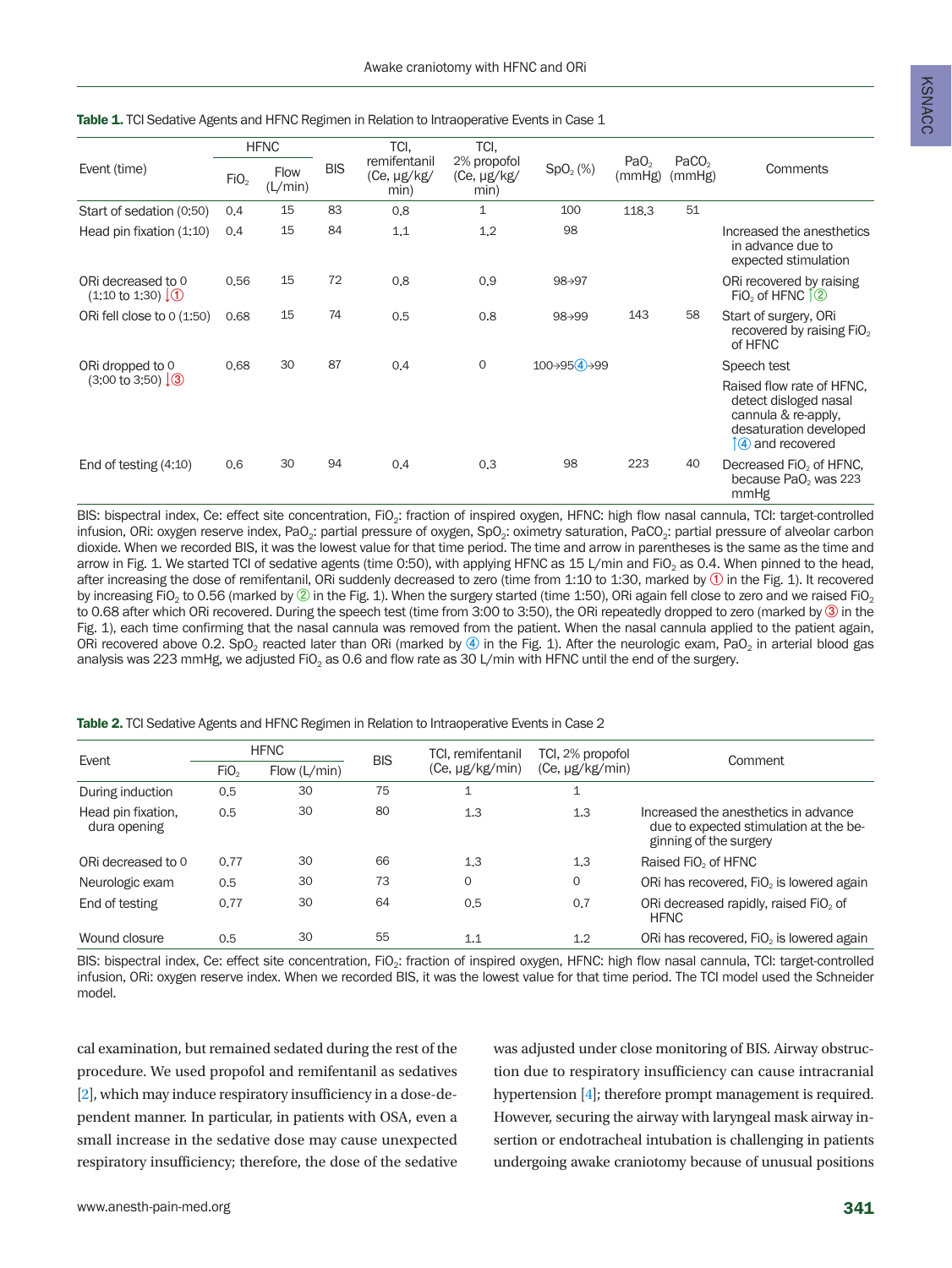and head fixation, which may delay prompt airway intervention and lead to serious consequences during surgery.

To prevent respiratory insufficiency, we attempted to improve oxygenation by applying HFNC. MAC with HFNC is a reasonable option for patients undergoing awake craniotomy, especially for those with OSA [4]. A high flow of oxygen is supplied to generate resistance to expiratory flow, resulting in a continuous positive airway pressure effect. According to the other study, when HFNC was applied at 35 L/min, positive pressures produced  $2.7 \text{ cmH}_2\text{O}$  with the mouth open and 1.2 cmH<sub>2</sub>O with the mouth closed, and the difference was more pronounced when the BMI was higher [\[9\]](#page-5-6). In addition, carbon dioxide is easily released and the dead space is decreased, which is effective in resolving dyspnea [\[10](#page-5-7)]. In addition, humidified gas improves mucociliary function, helps secretion clearance, and reduces atelectasis [4]. These advantages of HFNC are particularly useful in patients with OSA undergoing awake craniotomy.

ORi is a noninvasive and continuous supplemental tool that can provide early warning to clinicians regarding changes in a patient's oxygen reserve. It is a unitless index between 0 and 1, where 0 indicates a decrease in PaO<sub>2</sub> and impending hypoxia  $[5,11]$  $[5,11]$ . In the study of ORi and PaO<sub>2</sub>, they were significantly correlated; moreover, a decrease in ORi to approximately 0.24 may provide an advanced indication of decreas-ing PaO<sub>2</sub> [\[11\]](#page-5-4). The ORi was reported to detect an impending desaturation at a median duration of 31.5 s before any noticeable changes in  $SpO<sub>2</sub>$  occurs during surgery in children [\[12\]](#page-5-8). In the first case, ORi decreased several times but was recovered by slightly increasing the FiO<sub>2</sub> of the HFNC. During neurological examination, ORi detected hypoxia faster than  $SpO<sub>2</sub>$ . The ORi dropped to zero while the HFNC was pulled out, but SpO<sub>2</sub> remained at 100%. After reapplying HFNC, ORi was maintained above 0.2, but  $SpO<sub>2</sub>$  dropped to 95% only and recovered soon, indicating that the change in ORi was faster than that of SpO<sub>2</sub>. At that time, we could not measure the exact value of  $PaO<sub>2</sub>$  by arterial blood gas analysis, but if we did not measure the ORi, it would have been late to find out that HFNC was pulled out and respiratory insufficiency would have occurred. Although the patient was awake, remifentanil was continuously infused during the neurological examination; therefore, he could easily experience hypoxia. ORi allows real-time surveillance of the oxygenation status and may enable proactive interventions to avoid hypoxia. In the second case, we adjusted the FiO<sub>2</sub> of the HFNC when ORi decreased; thus,  $SpO<sub>2</sub>$  remained at 100%. The flow rate of HFNC was maintained at 30 L/min

from the beginning, but as in the first case, the oxygen reserve could be properly maintained by adjusting the flow rate of the HFNC. HFNC helps to prevent hypoxia while preventing airway obstruction by controlling  $FiO<sub>2</sub>$  to values from 0.2 to 1 and providing a positive end-expiratory pressure effect. Although it is still controversial, since hyperoxia might have a negative effect on craniotomy [\[13](#page-5-9)], it is recommended to maintain normoxia during and after craniotomy [\[14\]](#page-5-10). Hyperoxia could occur due to HFNC; thus, decreasing the FiO<sub>2</sub> when the ORi approaches 1 might help to maintain normoxia.

In conclusion, the combination of HFNC and ORi monitoring could provide adequate oxygen reserve in patients while effectively preventing a decrease in oxygen saturation during awake craniotomy.

#### **CONFLICTS OF INTEREST**

No potential conflict of interest relevant to this article was reported.

#### **DATA AVAILABILITY STATEMENT**

Data sharing not applicable to this article as no datasets were generated or analyzed during the current study.

#### **AUTHOR CONTRIBUTIONS**

<span id="page-4-0"></span>Conceptualization: Ji-Hye Kwon, Jeonjin Lee. Data curation: Joonhee Gook, Jung Won Choi, Keoungah Kim. Formal analysis: Joonhee Gook, Ji-Hye Kwon, Jung Won Choi. Methodology: Jeonjin Lee. Project administration: Jeonjin Lee. Visualization: Joonhee Gook. Writing - original draft: Joonhee Gook. Writing - review & editing: Ji-Hye Kwon, Keoungah Kim. Investigation: Joonhee Gook, Ji-Hye Kwon. Resources: Ik Soo Chung. Software: Ji-Hye Kwon. Supervision: Jeonjin Lee, Ik Soo Chung. Validation: Ik Soo Chung.

#### **ORCID**

Joonhee Gook, [https://orcid.org/0000-0002-1812-669](http://orcid.org/0000-0002-1812-6694)4 Ji-Hye Kwon, [https://orcid.org/0000-0002-8899-0699](http://orcid.org/0000-0002-8899-0699) Jung Won Choi, [https://orcid.org/0000-0002-7425-678](http://orcid.org/0000-0002-7425-6784)4 Keoungah Kim, [https://orcid.org/0000-0002-4924-1046](http://orcid.org/0000-0002-4924-1046) Ik Soo Chung, [https://orcid.org/0000-0002-0082-5083](http://orcid.org/0000-0002-0082-5083) Jeonjin Lee, [https://orcid.org/0000-0003-4728-176](http://orcid.org/0000-0003-4728-1762)2